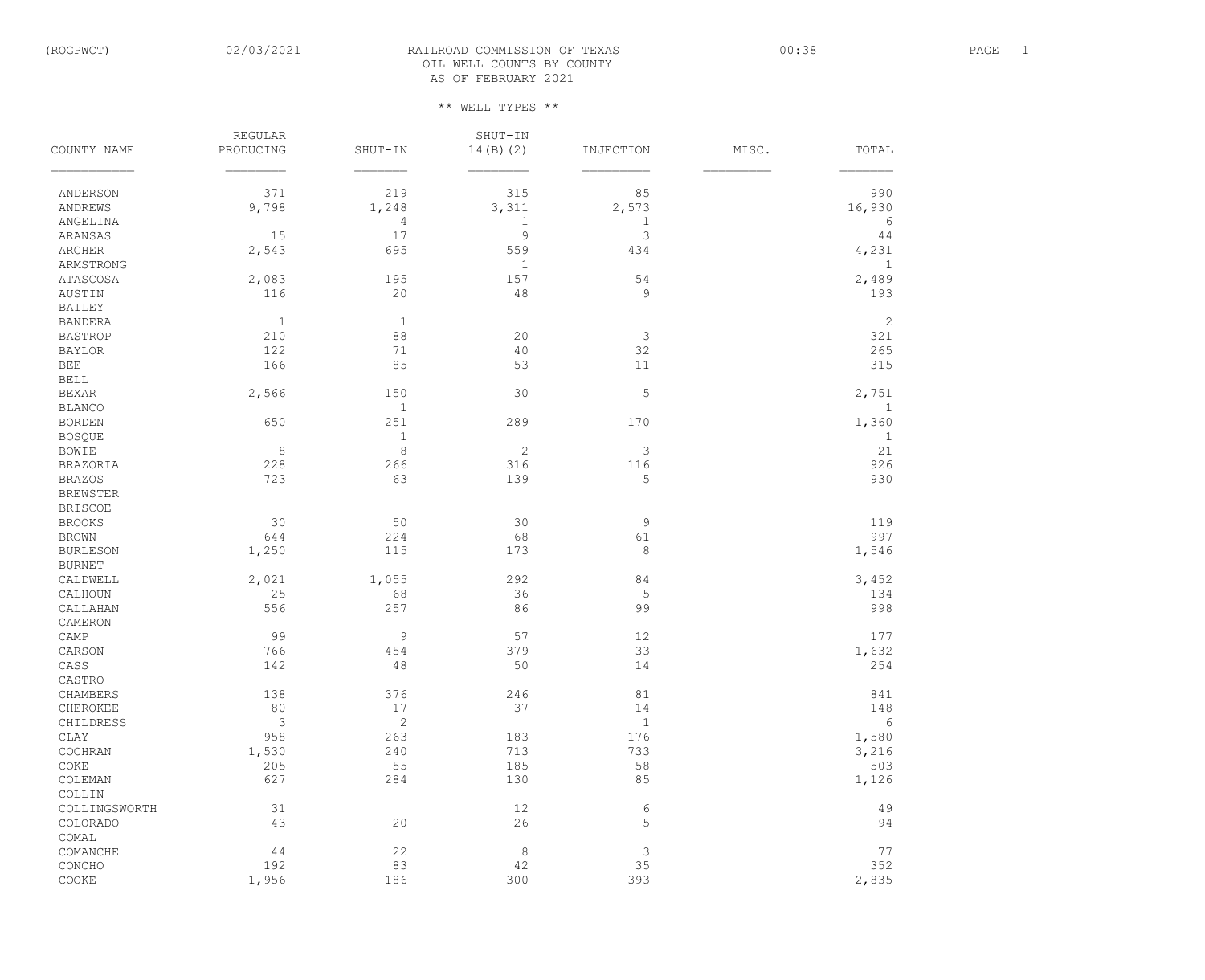# (ROGPWCT) 02/03/2021 RAILROAD COMMISSION OF TEXAS 00:38 00:38 PAGE 2 OIL WELL COUNTS BY COUNTY AS OF FEBRUARY 2021

|                  | <b>REGULAR</b> |                | SHUT-IN      |             |       |              |
|------------------|----------------|----------------|--------------|-------------|-------|--------------|
| COUNTY NAME      | PRODUCING      | SHUT-IN        | 14(B) (2)    | INJECTION   | MISC. | TOTAL        |
| CORYELL          |                |                |              |             |       |              |
| COTTLE           | 36             | 3              | 18           | $\,8\,$     |       | 65           |
| CRANE            | 3,706          | 723            | 1,903        | 1,182       |       | 7,514        |
| CROCKETT         | 2,464          | 466            | 419          | 227         |       | 3,576        |
| CROSBY           | 552            | 211            | 300          | 162         |       | 1,225        |
| CULBERSON        | 136            | 120            | 33           | 41          |       | 330          |
| DALLAM           |                |                | 1            |             |       | $\mathbf{1}$ |
| <b>DALLAS</b>    |                |                |              |             |       |              |
| DAWSON           | 1,204          | 257            | 389          | 579         |       | 2,429        |
| DEAF SMITH       |                |                |              |             |       |              |
| DELTA            |                |                |              |             |       |              |
| <b>DENTON</b>    | 33             | 22             | 8            | $\sqrt{6}$  |       | 69           |
| DE WITT          | 1,188          | 161            | 91           | 12          |       | 1,452        |
| <b>DICKENS</b>   | 192            | 39             | 37           | 47          |       | 315          |
| DIMMIT           | 2,113          | 228            | 222          | 129         |       | 2,692        |
| <b>DONLEY</b>    |                |                | 1            |             |       | 1            |
| <b>DUVAL</b>     | 557            | 172            | 379          | 108         |       | 1,216        |
| EASTLAND         | 511            | 262            | 212          | 102         |       | 1,087        |
| <b>ECTOR</b>     | 6,248          | 1,683          | 2,728        | 2,111       |       | 12,770       |
| <b>EDWARDS</b>   | 26             | 123            | 14           | 1           |       | 164          |
| <b>ELLIS</b>     | 15             | $\mathbf 1$    | 5            |             |       | 21           |
| EL PASO          |                |                |              |             |       |              |
| <b>ERATH</b>     | $\sqrt{2}$     | 10             | 5            | 1           |       | 18           |
| FALLS            | $\,8\,$        | 28             | 3            | $1\,$       |       | 40           |
| FANNIN           |                | $1\,$          | $\mathbf{1}$ |             |       | $\mathbf{2}$ |
| FAYETTE          | 570            | 68             | 98           | $\mathsf S$ |       | 741          |
| FISHER           | 515            | 112            | 121          | 95          |       | 843          |
| FLOYD            |                | $\mathfrak{Z}$ | $\mathsf 3$  |             |       | 6            |
| FOARD            | 67             | 15             | 40           | 18          |       | 140          |
| FORT BEND        | 238            | 126            | 437          | 39          |       | 840          |
| FRANKLIN         | 121            | 18             | 136          | 18          |       | 293          |
| FREESTONE        | 39             | 23             | 19           | 10          |       | 91           |
| FRIO             | 804            | 424            | 176          | 25          |       | 1,429        |
| GAINES           | 3,555          | 552            | 926          | 1,956       |       | 6,989        |
| <b>GALVESTON</b> | 51             | 58             | 107          | 17          |       | 233          |
| GARZA            | 2,129          | 221            | 142          | 710         |       | 3,202        |
| GILLESPIE        |                |                |              |             |       |              |
| GLASSCOCK        | 4,203          | 835            | 580          | 233         |       | 5,851        |
| GOLIAD           | 96             | 24             | 34           | $\sqrt{4}$  |       | 158          |
| GONZALES         | 1,767          | 193            | 69           | 12          |       | 2,041        |
| GRAY             | 2,210          | 632            | 555          | 149         |       | 3,546        |
| GRAYSON          | 611            | 80             | 173          | 82          |       | 946          |
| GREGG            | 2,824          | 362            | 264          | $4\,4$      |       | 3,494        |
| GRIMES           | 78             | 10             | 24           | 5           |       | 117          |
| <b>GUADALUPE</b> | 1,260          | 499            | 417          | 45          |       | 2,221        |
| HALE             | 192            | 52             | 139          | 155         |       | 538          |
| HALL             |                |                |              |             |       |              |
| HAMILTON         | $\mathbf{2}$   |                |              | $\mathbf 1$ |       | $\mathsf 3$  |
| HANSFORD         | 86             | 36             | 30           | 5           |       | 157          |
|                  |                |                |              |             |       |              |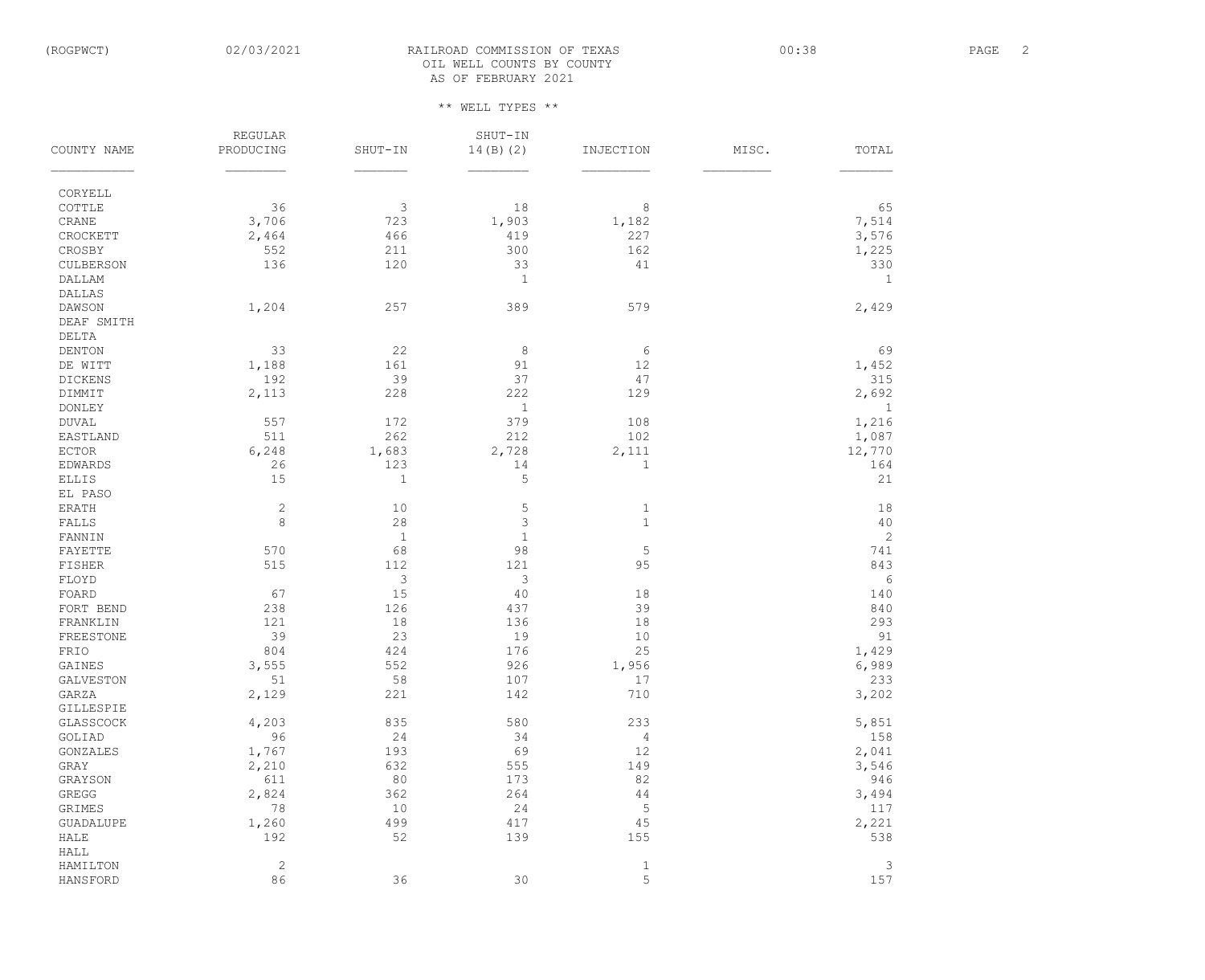# (ROGPWCT) 02/03/2021 RAILROAD COMMISSION OF TEXAS 00:38 00:38 PAGE 3 OIL WELL COUNTS BY COUNTY AS OF FEBRUARY 2021

|                   | <b>REGULAR</b> |                | SHUT-IN        |                  |       |                               |
|-------------------|----------------|----------------|----------------|------------------|-------|-------------------------------|
| COUNTY NAME       | PRODUCING      | SHUT-IN        | 14(B) (2)      | INJECTION        | MISC. | TOTAL                         |
|                   |                |                |                |                  |       |                               |
| HARDEMAN          | 205            | 39             | 45             | 23               |       | 312                           |
| HARDIN            | 900            | 115            | 283            | 75               |       | 1,373                         |
| HARRIS            | 242            | 214            | 235            | 65               |       | 756                           |
| HARRISON          | 223            | 142            | 103            | 28               |       | 496                           |
| HARTLEY           | 48             | $\mathsf 9$    | 16             | $\sqrt{6}$       |       | 79                            |
| HASKELL           | 291            | 75             | 92             | 55               |       | 513                           |
| HAYS              |                |                |                |                  |       |                               |
| HEMPHILL          | 168            | 29             | 56             | $\mathsf 9$      |       | 262                           |
| <b>HENDERSON</b>  | 160            | 30             | 23             | $15\,$           |       | 228                           |
| HIDALGO           | 10             | $\epsilon$     | 18             | $1\,$            |       | 35                            |
| HILL              |                | 7              |                | $1\,$            |       | 8                             |
| HOCKLEY           | 3,671          | 280            | 855            | 2,314            |       | 7,120                         |
| HOOD              |                |                | $\mathsf 3$    | 1                |       | 4                             |
| HOPKINS           | 55             | 38             | 11             | 21               |       | 125                           |
| HOUSTON           | 238            | 87             | 110            | 33               |       | 468                           |
| HOWARD            | 5,199          | 931            | 1,283          | 882              |       | 8,295                         |
| HUDSPETH          |                | $\mathbf{2}$   | $\mathbf 1$    |                  |       | 3                             |
| HUNT              | $\mathbf{1}$   | $1\,$          |                | $\mathbf{2}$     |       | $\overline{4}$                |
| HUTCHINSON        | 1,712          | 1,892          | 708            | 120              |       | 4,432                         |
| IRION             | 2,047          | 466            | 388            | 86               |       | 2,987                         |
| JACK              | 1,308          | 545            | 321            | 177              |       | 2,351                         |
| <b>JACKSON</b>    | 266            | 296            | 233            | 124              |       | 919                           |
| JASPER            | 54             | 24             | 10             | 11               |       | 99                            |
| JEFF DAVIS        |                | $1\,$          | $1\,$          |                  |       | $\mathbf{2}$                  |
| <b>JEFFERSON</b>  | 187            | 112            | 130            | 49               |       | 478                           |
| JIM HOGG          | 36             | 14             | 11             | $\,8\,$          |       | 69                            |
| JIM WELLS         | 52             | $4\,8$         | 84             | 5                |       | 189                           |
| <b>JOHNSON</b>    |                | $\overline{c}$ | $1\,$          | $\overline{7}$   |       | 10                            |
| <b>JONES</b>      | 661            | 265            | 247            | 118              |       | 1,291                         |
| KARNES            | 3,097          | 379            | 148            | $2\,8$           |       | 3,652                         |
| <b>KAUFMAN</b>    | 22             | $\overline{7}$ | 9              | $\overline{7}$   |       |                               |
|                   |                |                |                |                  |       | 45                            |
| KENDALL<br>KENEDY | 10             | 18             | 20             |                  |       | 54                            |
| KENT              | 590            | 65             | 219            | 6<br>303         |       | 1,177                         |
|                   |                |                |                |                  |       |                               |
| $\verb KERR $     |                | $\mathbf{1}$   |                |                  |       | $\mathbf 1$<br>$\mathfrak{Z}$ |
| KIMBLE            | $1\,$          | $\,1\,$        | $\mathbf{1}$   |                  |       |                               |
| KING              | 415            | 74             | 158            | 164              |       | 811                           |
| KINNEY            |                | $1\,$          |                |                  |       | $1\,$                         |
| KLEBERG           | $\overline{7}$ | 31             | 34             | $\mathsf S$      |       | 77                            |
| KNOX              | 170            | 33             | 106            | 37               |       | 346                           |
| LAMAR             |                |                |                |                  |       |                               |
| LAMB              | 62             | 21             | 23             | 13               |       | 119                           |
| LAMPASAS          |                |                |                |                  |       |                               |
| LA SALLE          | 3,045          | 153            | 96             | 22               |       | 3,316                         |
| LAVACA            | 321            | 29             | 25             | $\boldsymbol{7}$ |       | 382                           |
| LEE               | 766            | 57             | 114            | $\mathfrak{Z}$   |       | 940                           |
| $\tt LEON$        | 214            | 75             | 92             | 17               |       | 398                           |
| LIBERTY           | 456            | 323            | 468            | 56               |       | 1,303                         |
| LIMESTONE         | 71             | 9              | $\mathfrak{Z}$ | 12               |       | 95                            |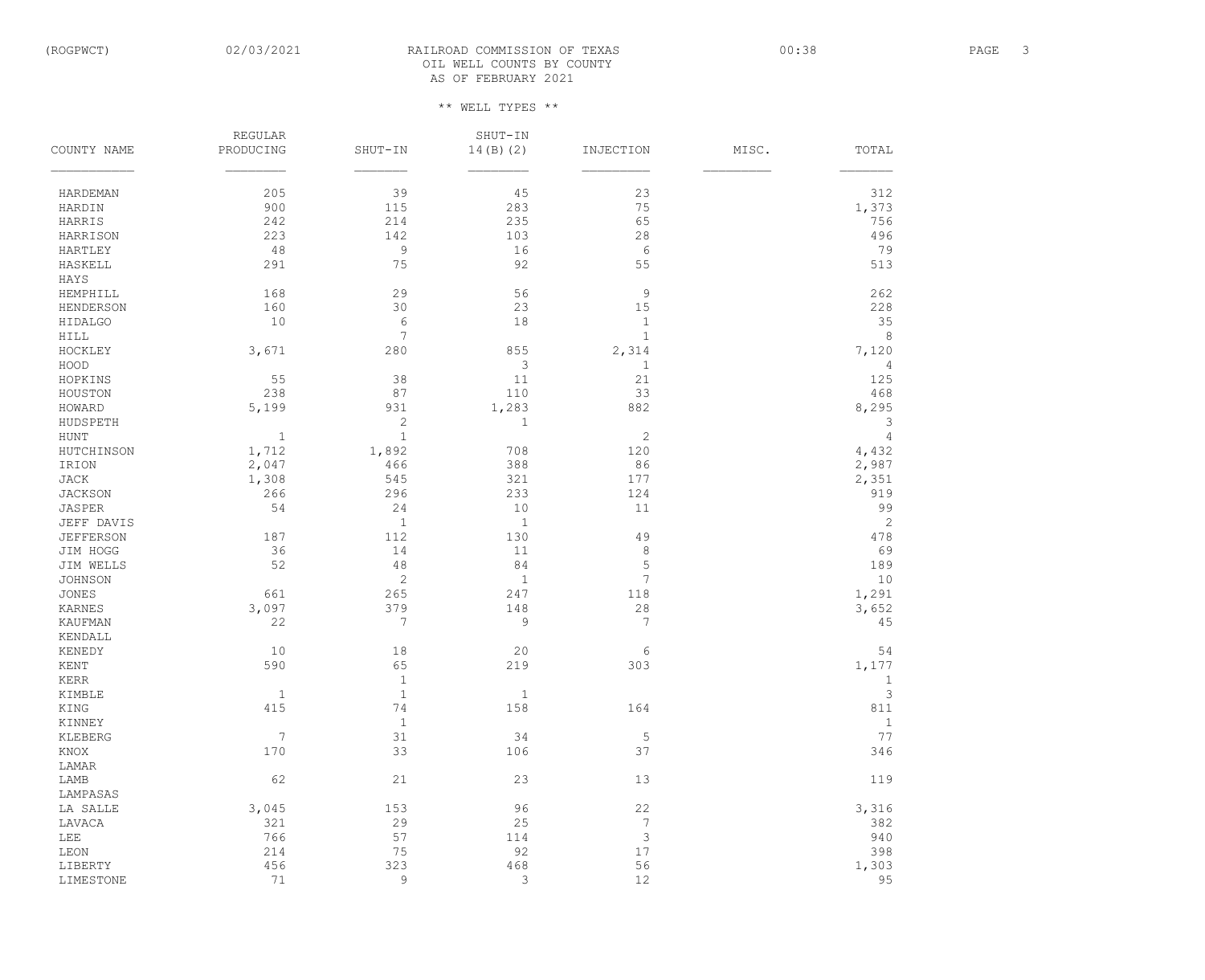# (ROGPWCT) 02/03/2021 RAILROAD COMMISSION OF TEXAS 00:38 00:38 PAGE 4 OIL WELL COUNTS BY COUNTY AS OF FEBRUARY 2021

|                   | REGULAR      |            | SHUT-IN      |             |       |              |
|-------------------|--------------|------------|--------------|-------------|-------|--------------|
| COUNTY NAME       | PRODUCING    | SHUT-IN    | 14(B) (2)    | INJECTION   | MISC. | TOTAL        |
| LIPSCOMB          | 432          | 61         | 142          | 18          |       | 653          |
| LIVE OAK          | 601          | 104        | 54           | 27          |       | 786          |
| LLANO             |              |            |              |             |       |              |
| LOVING            | 1,554        | 325        | 300          | 216         |       | 2,395        |
| LUBBOCK           | 414          | 36         | 51           | 155         |       | 656          |
| $\rm LYNN$        | 93           | 15         | 30           | 38          |       | 176          |
| MCCULLOCH         | 58           | 20         | $\mathsf 9$  | 14          |       | 101          |
| MCLENNAN          | 32           | $\,8\,$    | $\mathsf 3$  |             |       | 43           |
| MCMULLEN          | 2,178        | 116        | 214          | 33          |       | 2,541        |
| MADISON           | 411          | 59         | 100          | 17          |       | 587          |
| MARION            | 212          | 119        | 16           | 25          |       | 372          |
| MARTIN            | 5,818        | 1,277      | 687          | 207         |       | 7,989        |
| MASON             |              |            |              |             |       |              |
| MATAGORDA         | 103          | 139        | 111          | 15          |       | 368          |
| MAVERICK          | 538          | 62         | 222          | 306         |       | 1,128        |
| MEDINA            | 1,862        | 42         | 13           | 5           |       | 1,922        |
| MENARD            | 124          | 17         | 39           | 20          |       | 200          |
| MIDLAND           | 6,495        | 1,739      | 1,261        | 223         |       | 9,718        |
| MILAM             |              | 232        | 88           | 81          |       |              |
| MILLS             | 1,832        |            |              |             |       | 2,233        |
|                   |              |            |              |             |       |              |
| MITCHELL          | 2,572        | 247        | 583          | 889         |       | 4,291        |
| MONTAGUE          | 2,094        | 148        | 320          | 317         |       | 2,879        |
| MONTGOMERY        | 111          | 26         | 157          | 35          |       | 329          |
| MOORE             | 688          | 99         | 199          | 18          |       | 1,004        |
| MORRIS            | 5            |            |              |             |       | 5            |
| MOTLEY            | 22           | $\,8\,$    | $6\,$        | 6           |       | 42           |
| NACOGDOCHES       | 39           | 100        | 14           | $\mathbf 1$ |       | 154          |
| <b>NAVARRO</b>    | 605          | 205        | 253          | 60          |       | 1,123        |
| <b>NEWTON</b>     | 102          | 26         | 43           | 15          |       | 186          |
| NOLAN             | 471          | 211        | 309          | 123         |       | 1,114        |
| NUECES            | 124          | 101        | 151          | 19          |       | 395          |
| OCHILTREE         | 963          | 233        | 169          | 55          |       | 1,420        |
| OLDHAM            | 38           | 16         | 36           | 10          |       | 100          |
| ORANGE            | 84           | 121        | 58           | 14          |       | 277          |
| PALO PINTO        | 339          | 147        | 130          | 52          |       | 668          |
| PANOLA            | 168          | 107        | 102          | 17          |       | 394          |
| PARKER            | $\epsilon$   | 11         | $\mathbf{1}$ | $\,8\,$     |       | 26           |
| PARMER            |              |            |              |             |       |              |
| PECOS             | 3,272        | 933        | 962          | 606         |       | 5,773        |
| $\texttt{POLK}{}$ | 112          | 32         | 81           | 23          |       | 248          |
| POTTER            | 393          | 224        | 68           | $\mathsf 9$ |       | 694          |
| PRESIDIO          |              |            | $\mathbf{2}$ |             |       | $\mathbf{2}$ |
| RAINS             |              |            |              |             |       |              |
| RANDALL           |              |            |              |             |       |              |
| <b>REAGAN</b>     | 4,296        | 1,397      | 1,090        | 165         |       | 6,948        |
| <b>REAL</b>       | $\mathbf{2}$ |            |              |             |       | $\mathbf{2}$ |
| RED RIVER         | 30           | $\epsilon$ | 11           | 10          |       | 57           |
| <b>REEVES</b>     | 2,576        | 486        | 428          | 347         |       | 3,837        |
| REFUGIO           | 475          | 352        | 593          | 115         |       | 1,535        |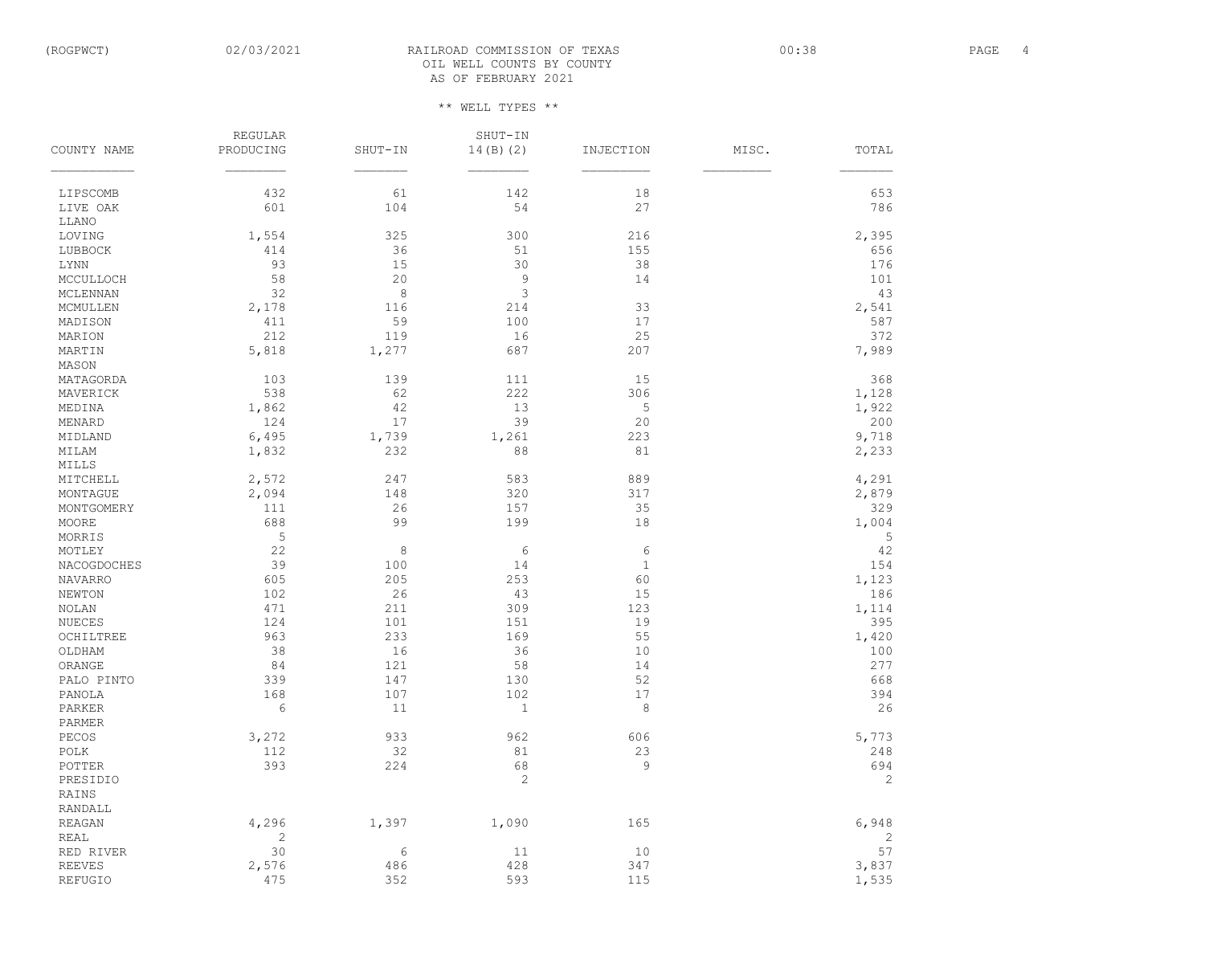# (ROGPWCT) 02/03/2021 RAILROAD COMMISSION OF TEXAS 00:38 00:38 PAGE 5 OIL WELL COUNTS BY COUNTY AS OF FEBRUARY 2021

|                          | <b>REGULAR</b> |                | SHUT-IN      |                |       |              |
|--------------------------|----------------|----------------|--------------|----------------|-------|--------------|
| COUNTY NAME              | PRODUCING      | $SHUT-TN$      | 14(B) (2)    | INJECTION      | MISC. | TOTAL        |
|                          |                |                |              |                |       |              |
| <b>ROBERTS</b>           | 266            | 69             | 99           | $\mathsf 9$    |       | 443          |
| <b>ROBERTSON</b>         | 238            | 44             | 37           | $\mathbf{2}$   |       | 321          |
| ROCKWALL                 |                |                |              |                |       |              |
| <b>RUNNELS</b>           | 348            | 143            | 153          | 34             |       | 678          |
| <b>RUSK</b>              | 1,749          | 218            | 371          | 103            |       | 2,441        |
| SABINE                   | 7              | 5              | $\sqrt{2}$   |                |       | 14           |
| SAN AUGUSTINE            | 12             | 12             | $1\,$        |                |       | 25           |
| SAN JACINTO              | 14             | 9              | 5            | $\mathbf{2}$   |       | 30           |
| SAN PATRICIO<br>SAN SABA | 102            | 66             | 116          | 41             |       | 325          |
| SCHLEICHER               | 282            | 89             | 107          | 26             |       | 504          |
| SCURRY                   | 2,277          | 419            | 1,277        | 1,055          |       | 5,028        |
| SHACKELFORD              | 1,441          | 492            | 436          | 247            |       | 2,616        |
| SHELBY                   | 23             | 12             | 12           | 11             |       | 58           |
| SHERMAN                  | 31             | $\sqrt{4}$     | 20           | 5              |       | 60           |
| SMITH                    | 343            | 93             | 104          | 47             |       | 587          |
| SOMERVELL                |                | $\mathbf{1}$   |              | $\mathbf{2}$   |       | 3            |
| STARR                    | 93             | 70             | 97           | 15             |       | 275          |
| <b>STEPHENS</b>          | 1,244          | 191            | 300          | 602            |       | 2,337        |
| STERLING                 | 1,205          | 170            | 212          | 77             |       | 1,664        |
| STONEWALL                | 507            | 181            | 297          | 135            |       | 1,120        |
| SUTTON                   | 49             | 11             | 15           | 1              |       | 76           |
| SWISHER                  |                | $\mathbf{1}$   |              |                |       | $\mathbf{1}$ |
| TARRANT                  |                | 18             |              | $\mathbf{2}$   |       | 20           |
| TAYLOR                   | 380            | 132            | 102          | 57             |       | 671          |
| TERRELL                  | 18             | $\overline{7}$ | $\mathsf 3$  |                |       | 28           |
| TERRY                    | 783            | 160            | 246          | 411            |       | 1,600        |
| THROCKMORTON             | 915            | 179            | 192          | 173            |       | 1,459        |
| TITUS                    | 179            | 63             | 113          | 27             |       | 382          |
| TOM GREEN                | 569            | 78             | 147          | 40             |       | 834          |
| TRAVIS                   | 23             | $\mathbf{1}$   |              | $\sqrt{2}$     |       | 26           |
| TRINITY                  | 25             | $\sqrt{2}$     | $\mathbf{1}$ | $\mathbf{1}$   |       | 29           |
| TYLER                    | 83             | 28             | 25           | 7              |       | 143          |
| UPSHUR                   | 80             | 41             | 11           | 36             |       | 168          |
| UPTON                    | 4,983          | 1,293          | 1,160        | 344            |       | 7,780        |
| <b>UVALDE</b>            |                |                |              |                |       |              |
| VAL VERDE                | $\,8\,$        | 10             | $\mathsf 9$  | $\mathbf{1}$   |       | 28           |
| VAN ZANDT                | 218            | 107            | 136          | $21$           |       | 482          |
| VICTORIA                 | 184            | $8\,8$         | 164          | $4\,1$         |       | 477          |
| WALKER                   | 20             | $\overline{9}$ | $\sqrt{4}$   | $\mathbf{2}$   |       | 35           |
| WALLER                   | 143            | 53             | 87           | 27             |       | 310          |
| WARD                     | 3,370          | 703            | 1,633        | 972            |       | 6,678        |
| WASHINGTON               | 148            | 14             | 7            | $\mathfrak{Z}$ |       | 172          |
| WEBB                     | 98             | 27             | 93           | 29             |       | 247          |
| WHARTON                  | 234            | 70             | 151          | 49             |       | 504          |
| WHEELER                  | 564            | 81             | 66           | 37             |       | 748          |
| WICHITA                  | 4,479          | 998            | 2,342        | 845            |       | 8,664        |
| WILBARGER                | 955            | 69             | 383          | 176            |       | 1,583        |
| WILLACY                  | 62             | 59             | 105          | $10$           |       | 236          |